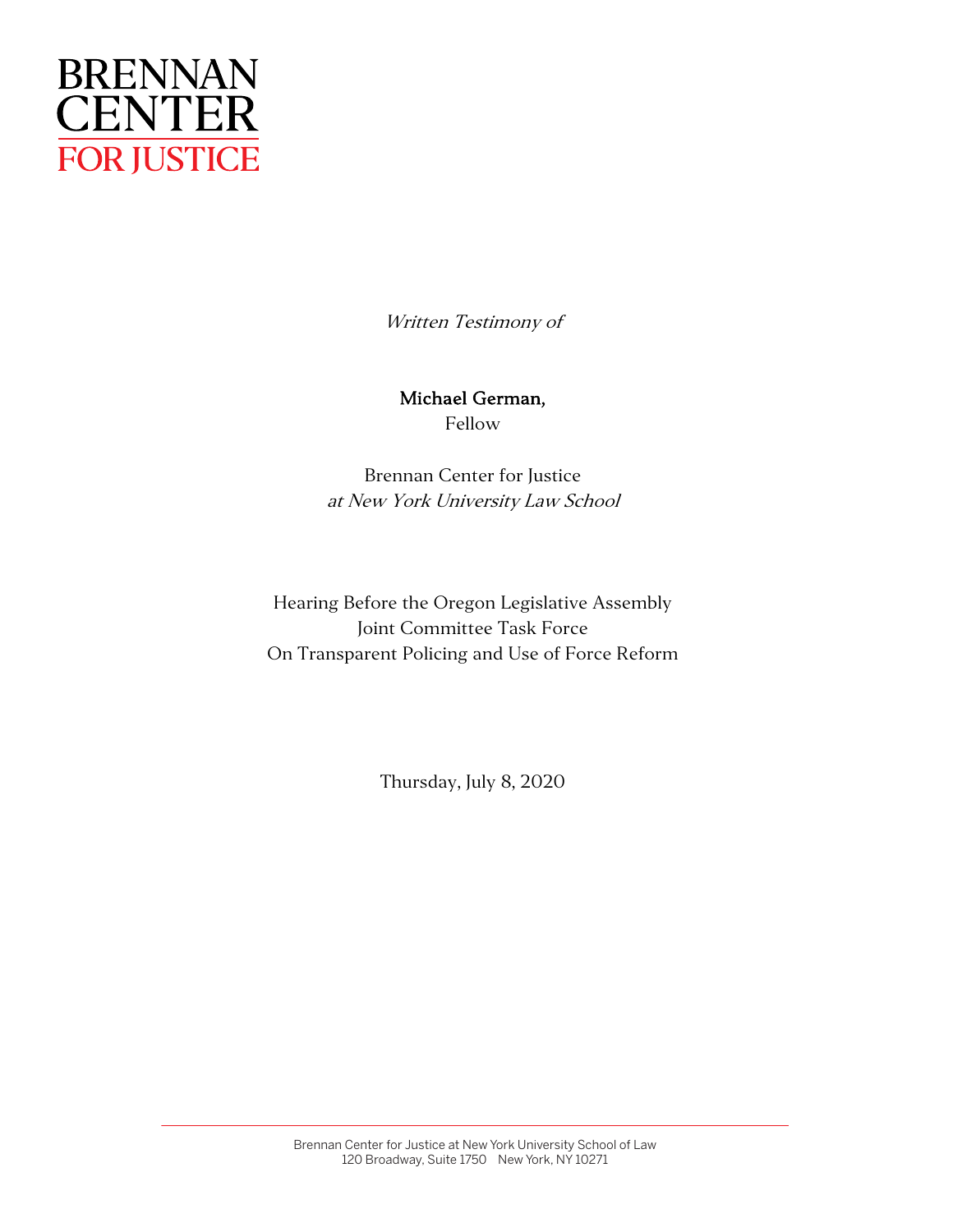Co-chair Manning, co-chair Bynum, and members of the Joint Committee Task Force, thank you for inviting me to testify today about the infiltration of law enforcement by white supremacist and far-right militants, and the motivations of the various entities participating in far-right and police accountability protests.

The FBI's 2015 Counterterrorism Policy Guide warns that, "Domestic terrorism investigations focused on militia extremists, white supremacist extremists, and sovereign citizen extremists often have identified active links to law enforcement officers…"1 This alarming declaration followed a 2006 intelligence assessment, based on FBI investigations and open sources, that warned of "white supremacist infiltration of law enforcement by organized groups and by self-initiated infiltration by law enforcement personnel sympathetic to white supremacist causes."2 These warnings echo concerns FBI leadership and Joint Terrorism Task Force members expressed to me during investigations I participated in the 1990s as an FBI special agent, working undercover in neo-Nazi groups in Los Angeles and militia groups in Washington State.

Obviously, only a tiny percentage of law enforcement officials are likely to be active members of white supremacist groups. But one doesn't need access to secretive intelligence gathered in FBI terrorism investigations to find evidence of overt and explicit racism within law enforcement.

Since 2000, law enforcement officials with alleged connections to white supremacy or other far-right militant activities have been exposed in Alabama,<sup>3</sup> Florida,<sup>4</sup> Texas,<sup>5</sup> Louisiana,<sup>6</sup> Virginia,<sup>7</sup> West Virginia,<sup>8</sup> Nebraska,<sup>9</sup> Michigan,<sup>10</sup> Oregon,<sup>11</sup> Oklahoma,<sup>12</sup> Washington,<sup>13</sup> Connecticut,<sup>14</sup> California,<sup>15</sup> Illinois<sup>16</sup> and elsewhere. Research organizations have uncovered hundreds of federal, state, and local law enforcement officials engaging in racist, nativist, and sexist social media activity, which demonstrates that overt bias is far too common.<sup>17</sup> Typically, these officers' activities are known within their departments, but only result in disciplinary action or termination if they trigger public scandals.

The national security and public safety harms that armed police officers affiliated with violent white supremacist and far-right militant groups pose could hardly be overstated. Active links between law enforcement officials and the subjects of any terrorism investigation should raise alarms within our national security establishment,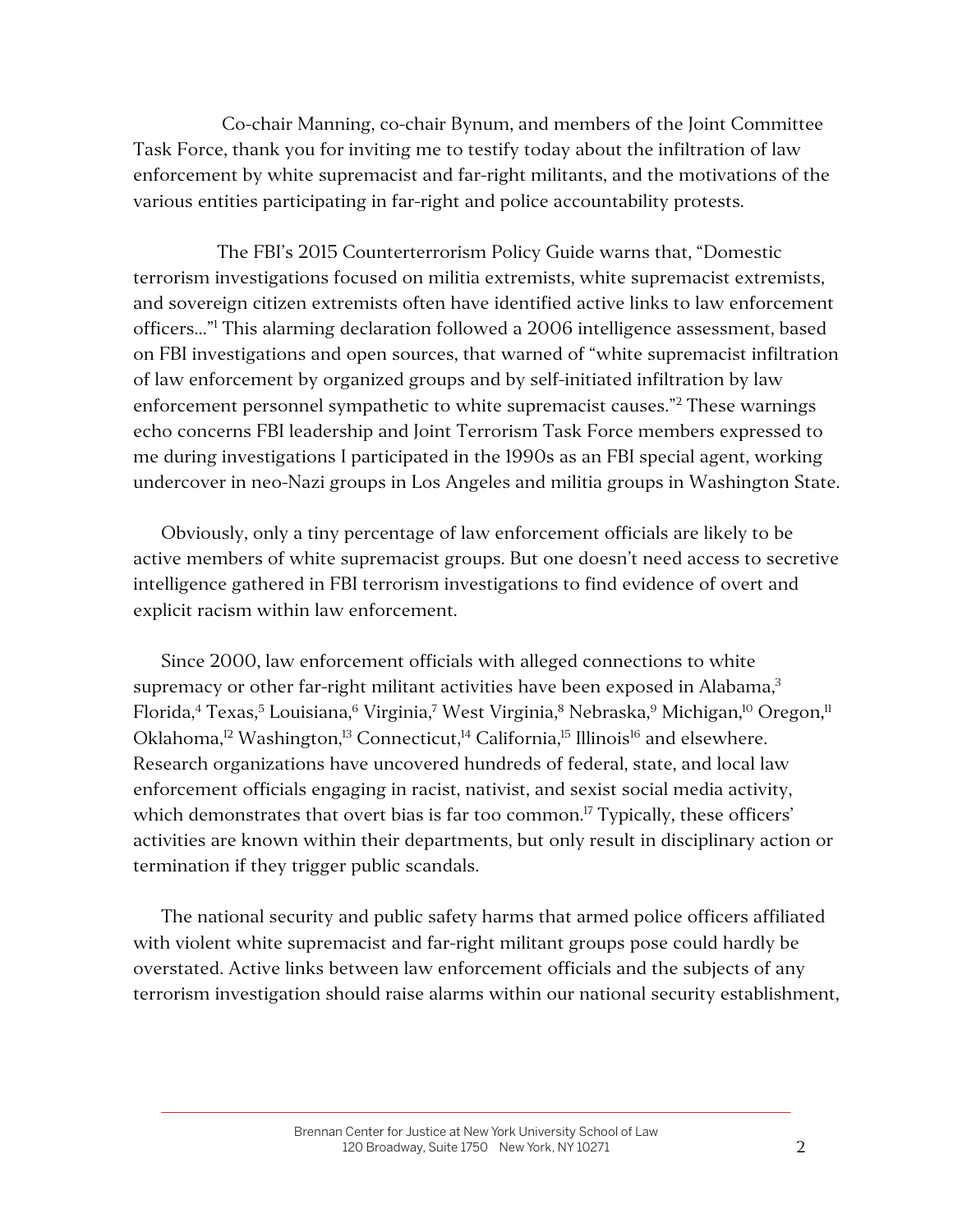but federal, state, and local governments have not responded appropriately to address this problem.

The FBI and Department of Homeland Security have identified white supremacists as the most lethal domestic terrorist threat.<sup>18</sup> Recent white supremacist shooting rampages in Charlestown, South Carolina, Pittsburgh, Pennsylvania and El Paso, Texas and narrowly thwarted attempts by neo-Nazis to manufacture radiological "dirty" bombs in Maine in 2009 and Florida in 2017 show their dangerous capability and intent to unleash mass destruction.<sup>19</sup> The recent assassinations of Federal Protective Service officer in Oakland and a Santa Cruz County deputy sheriff by farright militants attempting to start the "Boogaloo"—a euphemism for a new civil war show these groups continue to pose a lethal threat to law enforcement as well.<sup>20</sup> Any law enforcement officers who are part of these groups should be treated as a matter of urgent concern. But the truth is we don't know the full scope of white supremacist and far-right violence in this country because no government agency tracks these crimes.

Overtly racist officers unaffiliated with organized militant groups also pose a threat to the communities they serve. Operating under color of law, such officers put the lives and liberty of people of color, religious minorities, and anti-racist activists at extreme risk, both through the violence they can mete out directly, and by their failure to properly respond when these communities are victimized by hate crimes or other violent crime. Racial disparities continue to be seen in every step of the criminal justice process, from police stops, searches, $^{21}$  arrests, $^{22}$  wrongful convictions, $^{23}$ shootings and other uses of force,<sup>24</sup> to charging rates,<sup>25</sup> and lengths of sentences.<sup>26</sup> These chronic disparities have led many to conclude that a systemic or structural bias against people of color continues to infect the criminal justice system, but overt and explicit racism also play a role.<sup>27</sup> Beyond the physical threats, biased policing tears at the fabric of our society by undermining public trust in equal justice and the rule of law.

## Long History of Law Enforcement Involvement in White Supremacist Violence

It is important to acknowledge that our nation was founded on white supremacy. It was the driving ideology that motivated European colonization of North America, the subjugation of Native Americans, and the enslavement of kidnapped Africans and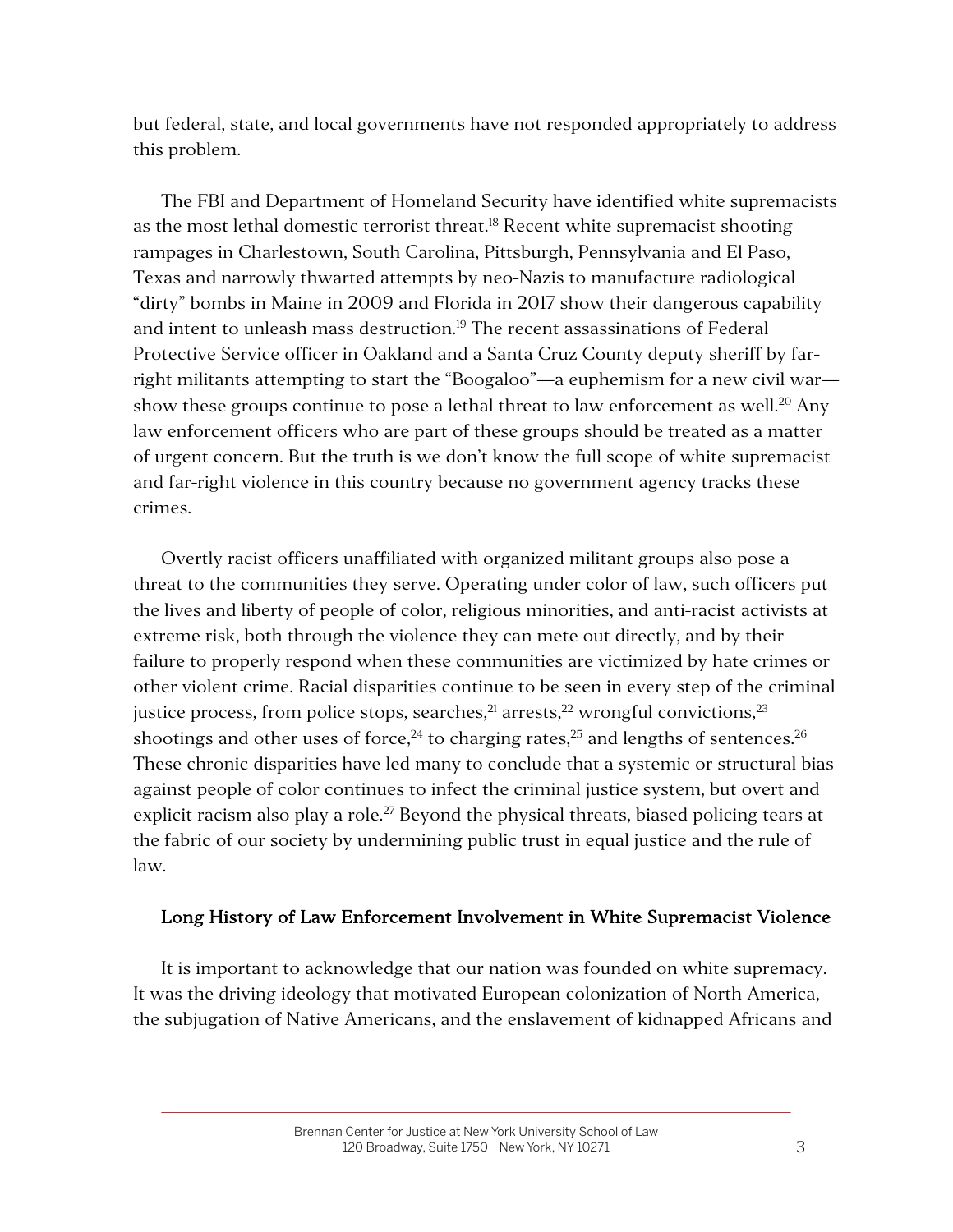their descendants. Slave patrols were among the first public police organizations formed in the American colonies.<sup>28</sup> Put simply, white supremacy was the law these earliest public officials were sworn to enforce.

When slavery was finally banned in the U.S. after the civil war, de jure white supremacy lived on through Black codes and Jim Crow laws. In 1882 Congress passed the Chinese Exclusion Act, an openly racist law halting Chinese immigration and denying naturalization to those already living in the  $U.S.^{29}$  As the nation expanded westward, policies of violent ethnic cleansing against Native Americans and Mexican Americans were enforced by government agents.

Where the laws were deemed insufficient to dissuade non-Whites and non-Protestants from exercising their civil rights, reactionary groups like the Ku Klux Klan used violence to enforce white supremacy. By the 1920's the KKK alone claimed one million members nationwide, from New England to California, fully infiltrating federal, state, and local governments and engaging in violent acts of intimidation to advance its exclusionist agenda.<sup>30</sup> Law enforcement officials often participated in this violence directly, or supported it indirectly by refusing to fulfill their duty to protect the peace and hold the lawbreakers to account. Many states beyond the deep south maintained "sundown towns," where police officers and vigilante mobs enforced official and quasi-official policies prohibiting Black people (and often other nonwhites) from remaining in town past sunset.<sup>31</sup> Sociologist and historian James W. Loewen estimated there were 10,000 sundown towns across the U.S. by the 1970s.<sup>32</sup>

To this day, law enforcement agencies across the country, including in Oregon, remain disproportionately white compared to the demographics of the communities they serve.<sup>33</sup> Since racism is a persistent problem in society, it is somewhat inevitable that some explicit racists would also be found in law enforcement, particularly given the role police play in defending an inequitable status quo.

Few law enforcement agencies have policies that specifically prohibit joining white supremacist or far-right militant groups, so if these officers face disciplinary action, it is typically for more generally defined prohibitions against conduct detrimental to the department, or violations of anti-discrimination regulations or social media policies. Firings often result in litigation, with dismissed officers claiming violations of their First Amendment speech and association rights. Most courts have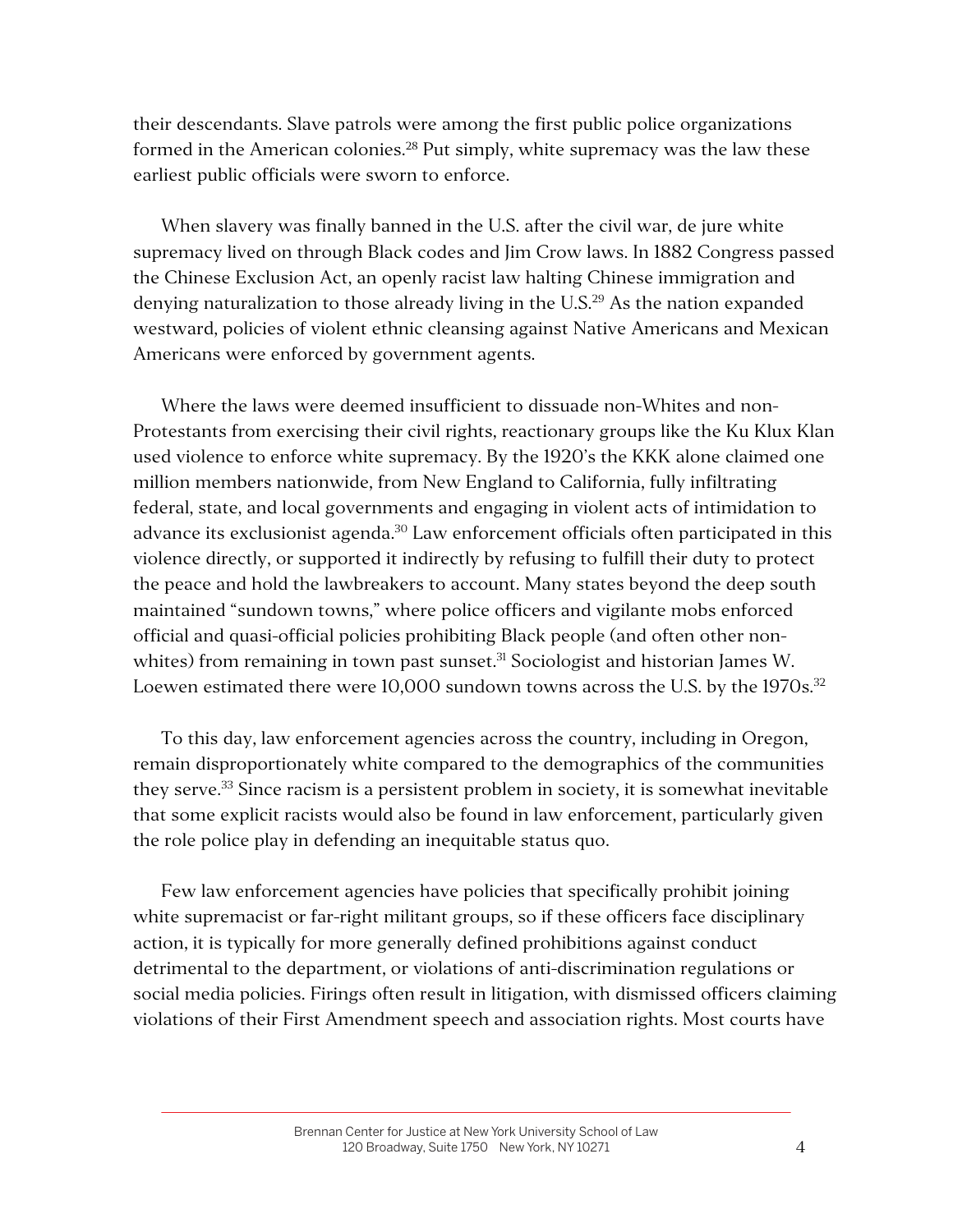upheld dismissals where police officers join racist or militant groups, as the Supreme Court has held that while public employees retain free speech rights in regard to matters of public concern, these rights are limited.<sup>34</sup> This is particularly so with regard to law enforcement agencies, which have a "heightened need for order, loyalty, morale and harmony."35

Some officers who have joined militant groups or engaged in overtly racist behavior have not been fired, however, or have had their dismissals overturned by courts or in arbitration. Each case must stand on its own merits, based on its particular facts and circumstances, and due process must be followed to protect innocent police officers from unjust punishments. Certainly there will be cases where an officer's behavior can be corrected with remedial measures short of termination. But leaving officers tainted by explicitly racist behavior in a job with immense discretion to take the life and liberty of people subject to their authorities, requires a detailed plan of supervision designed to mitigate the potential threat they pose to the communities they police, with the transparency necessary to restore public trust.

While progress in removing bias from law enforcement has clearly been made since the civil rights era, as Georgetown University law professor Vida B. Johnson argues, "the system can never achieve its purported goal of fairness while white supremacists continue to hide within police departments."<sup>36</sup> The indifferent law enforcement response to racist violence and hate crimes, and the laissez-faire approach to white supremacist riots in cities across the U.S. over the last several years,<sup>37</sup> leave many Americans concerned that racist bias among law enforcement is persistent, if not pervasive.

## Anatomy of a Protest

Protests are disruptive by nature, as their purpose is to draw public attention to issues that are otherwise overlooked. For officials responsible for defending law and order, however, such disruption presents a challenge. Because law enforcers are defenders of the establishment powers, they have a natural tendency to view protests against government policies—and particularly protests against police—as security threats rather than legitimate political activism. They often react aggressively in response, bringing a disproportionate and indiscriminate level of force to bear to clear the streets. When law enforcement officials become unnecessarily confrontational at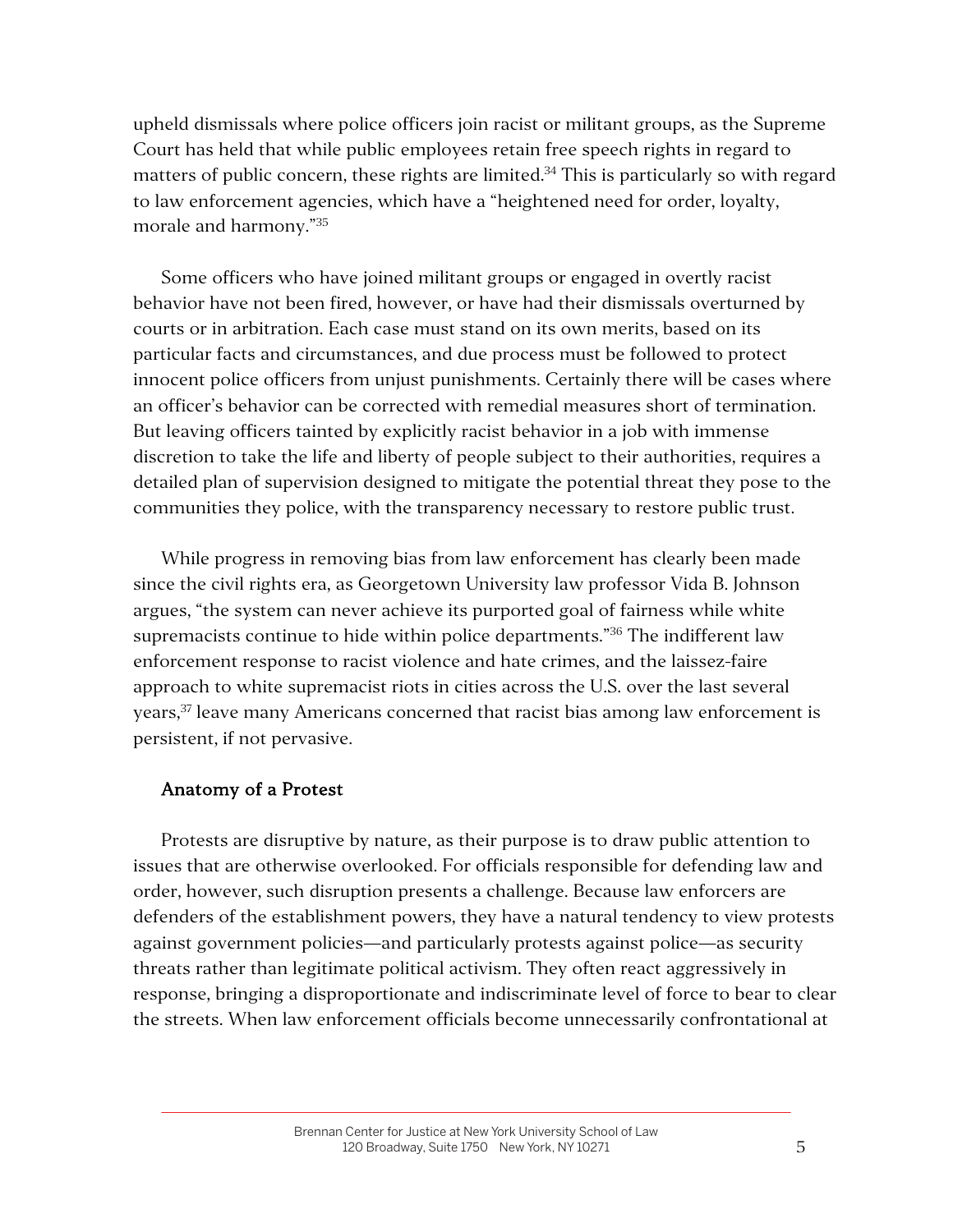protests it can start a cycle of escalating violence, which the police justify by pointing at damaged property or the bad acts of a few within the crowd. But a violent police response draws more violent actors in response, who justify their actions as necessary to answer the suppression of non-violent protest methods.

Arizona State University professor Edward R. Maguire's 2012 study of protest policing tactics since the 1960s warned that "the premature or ill-advised use of force against protesters, particularly the use of riot control techniques, often amplifies conflict with protesters and can instigate violence."<sup>38</sup> Following the recommendations of four presidential commissions established to study police actions in civil disturbances in the 1960s and 1970s, law enforcement moved away from "escalating force" in favor of a "negotiated management model," in which police communicated with protest leaders to seek mutually agreeable outcomes. Though generally successful in reducing the number and intensity of violent protests during this period, law enforcement began moving back toward more aggressive and militarized police responses by the late 1990s. The 1968 Eisenhower Commission's description of "unrestrained and indiscriminate police violence" at the 1968 Democratic convention in Chicago, mirrored tactics we're unfortunately seeing repeated today:

"That violence was made all the more shocking by the fact that it was often inflicted upon persons who had broken no law, disobeyed no order, made no threat. These included peaceful demonstrators, onlookers, and large numbers of residents who were simply passing through, or happened to live in, the areas where confrontations were occurring. Newsmen and photographers were singled out for assault and their equipment deliberately damaged."39

As Maguire indicates, these aggressive riot control tactics against protesters incite greater violence in response, undermine police-community relations, and often result in costly civil suits as a result of the injuries they inflict.

White supremacists and far-right militant groups<sup>40</sup> understand this protest dynamic, and seek to exploit it. They often plan public demonstrations in localities where tensions are already high as a result of previous racial conflict and they know their presence will draw strong political opposition. <sup>41</sup> At times they make efforts to mute overtly racist or fascist symbols and statements in favor or more socially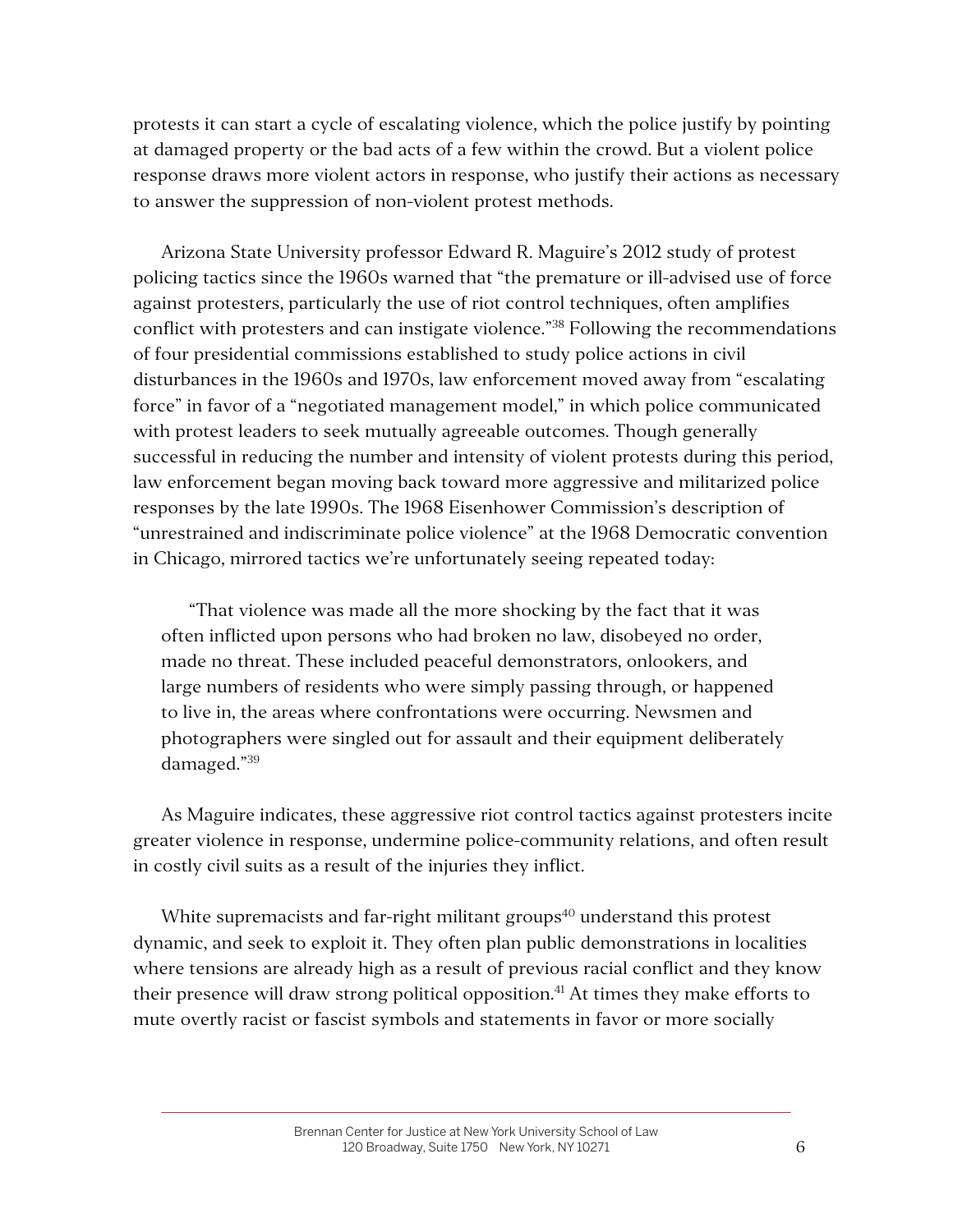acceptable iconography and language, calling themselves patriots and carrying American flags. They also typically come armed and ready to inflict injury on those that protest against them. These demonstrations serve multiple purposes. First, they draw media attention that the organizing groups and leaders use to promote themselves and to recruit new supporters. Second, they incite conflict with their opponents, which provides the opportunity for some of their supporters to inflict injurious violence against them in a context where they can claim self-defense. Third, they exploit the ensuing violence to undermine public confidence that the police are capable of providing sufficient protection, positioning their vigilantism as a necessary and legitimate method of defending their communities.

Anti-racist and anti-fascist activists often respond to these white supremacist and far-right demonstrations using a multiplicity of tactics. While most are non-violent and legal, some tactics involve using force and violence to deny the demonstrators a public platform.<sup>42</sup> They justify this tactic as necessary to defend their communities against racist and fascist violence both during the protest, and after, if the white supremacist and far-right militants are allowed to recruit new members unopposed. Anti-fascist counter-protesters often outnumber the far-right demonstrators and view police as sympathetic allies and protectors of racists and fascists. Any police action against counter-protesters, or inaction against far-right violence only reinforces the belief that law enforcement is biased, which generates further justification for confrontational community defense.

This dynamic often increases police hostility toward the anti-racist and anti-fascist protesters, which far-right activists fan with disinformation that often finds its way to right-wing media and law enforcement intelligence streams. The Trump administration has amplified this misinformation, threatening to designate "Antifa" as a domestic terrorism organization. "Antifa" is not an organization, however, and there are no U.S. homicides resulting from anti-fascist actions, so even if the government had a legal mechanism to make such a designation it would not make an appropriate target. This rhetoric from the head of government is dangerous, however, as it signals to the white supremacists and far-right militants that their enemies are the President's enemies, and that the use of force against them enjoys government support.

It is possible to see the delegitimizing dynamics of racism and police violence play out in a local example. In Portland, Oregon, the National Lawyers' Guild filed an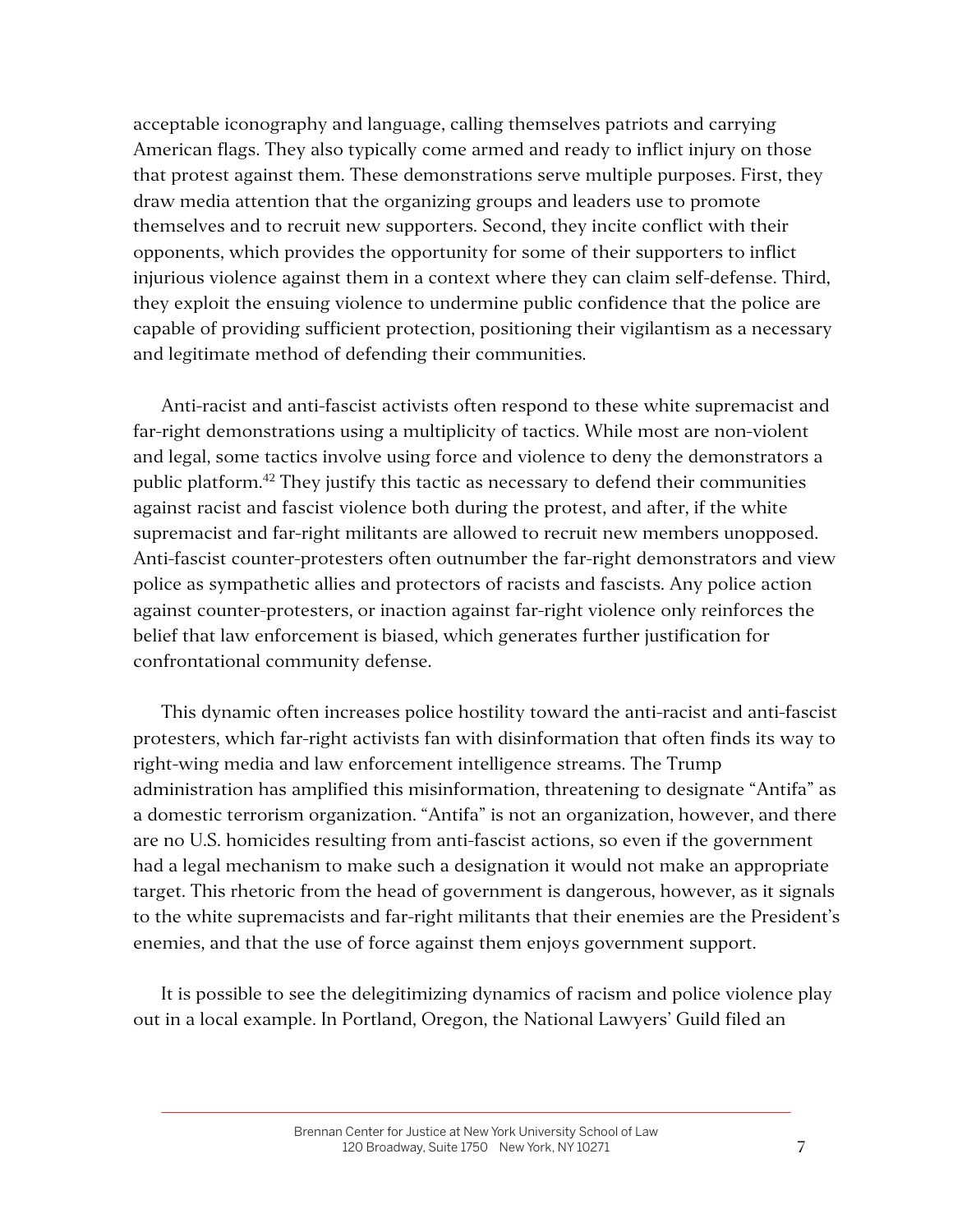excessive force lawsuit against a police officer who sprayed non-violent anti-war protesters, including children and a TV camerawoman, with pepper spray in 2002 and 2003.43 The City of Portland paid \$300,000.00 to settle the lawsuit, but the officer was not disciplined, and instead received a promotion. During the lawsuit, however, a whistleblower came forward alleging that as a young man, the officer was a Hitler admirer who publicly shouted racist and homophobic rhetoric, vandalized property with Nazi graffiti, dressed in Nazi uniforms, and collected Nazi memorabilia.<sup>44</sup> A second long-time friend of the officer later came forward to confirm these allegations, and charge that the officer maintained these Nazi beliefs while working at the Portland Police Bureau. He provided evidence that indicated that while working for the police department, the officer illegally erected a memorial to five Nazi soldiers, including an SS officer suspected of war crimes, in a public park.<sup>45</sup> The officer dismantled the shrine, and someone reportedly stashed it in the Portland City Attorney's office until after the brutality lawsuit concluded. The officer later denied he had been a Nazi, claiming instead that he was just a "history geek."<sup>46</sup>

In 2010, the Portland Police Bureau suspended the officer for two weeks for erecting the Nazi shrine on public property. <sup>47</sup> Portland officials later rescinded the disciplinary action in 2014, however, in order to settle a defamation lawsuit the officer filed against a superior who called him a Nazi.<sup>48</sup> The officer continued to be promoted to positions of authority within the Portland Police Bureau.

This history became relevant when the PPB was again accused of bias regarding its response to a series of violent demonstrations led by far-right militants and white supremacist groups from 2016 through 2019. Portland police and Department of Homeland Security agents appeared to treat violent members of the far-right groups, many from out of state, with a light touch while conducting mass arrests and indiscriminately deploying so-called "less lethal" munitions like rubber bullets, flash bangs, pepper spray, and tear gas against local anti-racist and anti-fascist counterprotesters.49 DHS officers clad in riot gear also policed the protests and were captured on video using militia members to assist them in arresting anti-racist protesters.<sup>50</sup>

A draft report of an Independent Police Review investigation of the PPB response to the rallies appeared to substantiate these concerns. It quoted a police lieutenant who "felt the right-wing protesters were 'much more mainstream' than the left-wing protesters."<sup>51</sup> Allegations of PPB bias surfaced again when *Willamette Week* published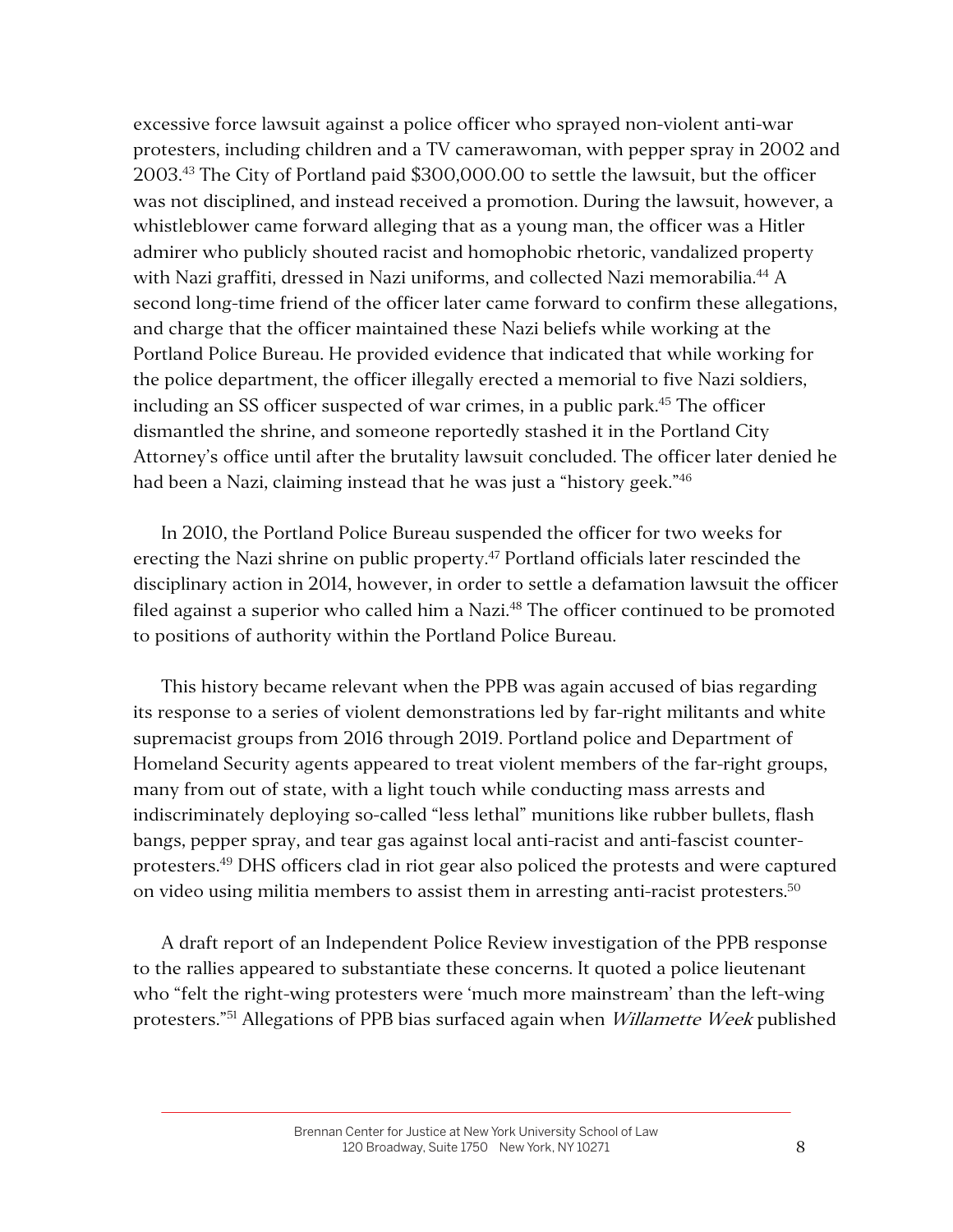friendly text messages between a PPB lieutenant and the out-of-state leader of a farright group whose members had engaged in violence at these rallies. The texts included advice on how one member with an active warrant could avoid arrest, and details about the movements of opposing groups.<sup>52</sup> The PPB later claimed the texts were intended to gather intelligence and cooperation from the far-right group to prevent violence at the rallies.<sup>53</sup> Though several of the violent actors traveled interstate in order to engage in the rallies, the U.S. Department of Justice brought no federal charges.

The PPB was not the only law enforcement agency criticized for apparent bias as white supremacists and far-right militants engaged in violent protests around the country. California Highway Patrol investigators treated neo-Nazi skinheads who stabbed anti-racist counter-protesters at a 2016 Sacramento rally as victims, and sought their cooperation in investigating the counter-protesters and a Black journalist.<sup>54</sup> Likewise, Police in Anaheim, California arrested seven anti-racism protesters at a KKK rally in 2016, but not the Klansman who stabbed three people.<sup>55</sup>

In Huntington Beach, California Park Police refused to investigate the battery of OC Weekly journalists by members of the white supremacist Rise Above Movement at a 2017 pro-Trump march, citing a lack of resources. The Orange County District Attorney did prosecute an anti-fascist protester who attempted to defend the journalists by slapping one of the white supremacist attackers, however.<sup>56</sup> The FBI later charged four members of the Rise Above Movement for engaging in violence at a series of riots, including the Huntington Beach attack, but a federal judge dismissed the charges arguing the 50-year old Anti-Riot Act was unconstitutional.<sup>57</sup> In 2019, in Washington, D.C. a group of Proud Boys disrupted a permitted flag burning by members of a communist group in front of the White House, instigating a scuffle. D.C. police arrested two of the communists, but escorted the Proud Boys away, fistbumping them as they walked into a bar. An investigation determined the officers violated no police policies.<sup>58</sup>

In May 2019, the Portland City Council hired a private police auditing company to conduct an independent investigation of the PPB response to the far-right protests.<sup>59</sup> To date, the auditing company has held no public hearings and issued no progress reports. Though that investigation is not yet complete, in January 2020, the Justice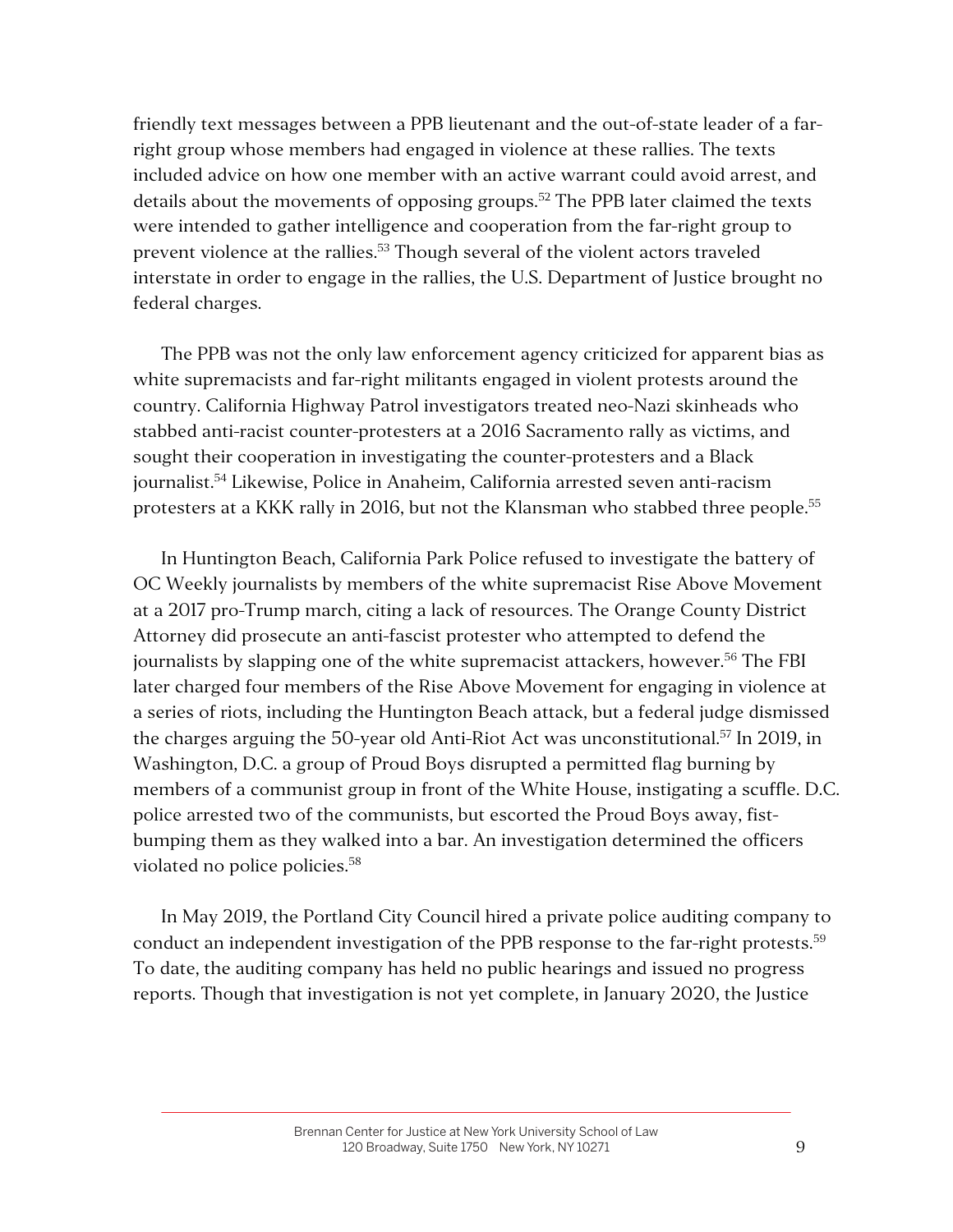Department reported the PPB was now in substantial compliance with its 2012 pattern and practice settlement agreement.<sup>60</sup>

Armed white supremacists and far-right militants have made appearances at dozens of the recent Black Lives Matter and police accountability protests following the killing of George Floyd, claiming various roles.<sup>61</sup> Some have claimed to support law enforcement or business owners from the protesters, others to support the protesters from police violence. Far-right militants have also mustered in large numbers in cities across the nation in response to social media hoaxes alleging Antifaplanned activities in these locations.<sup>62</sup> There is no evidence to support President Trump's claim that illegal activities at these protests are led by anti-fascist groups.<sup>63</sup>

## Recommendations:

The failure to aggressively address evidence of explicit racism among police officers undermines public confidence in fair and impartial law enforcement. Worse, it gives racist criminals the idea that their illegal acts enjoy government approval and authorization, making them much more active and more dangerous. Winning back public trust requires transparent and equal enforcement of the law, effective oversight, and public accountability that centers the concerns of targeted communities.

Where police officers are found to have participated in white supremacist or farright militant activities, racist violence or related misconduct, the police department should initiate mitigation plans designed to ensure the public safety and uphold the integrity of the law. Mitigation plans could include dismissals; limitations of assignments to reduce potentially problematic contact with the public; re-training; and intensified supervision and auditing of the officer's performance. To ensure individuals charged with crimes have access to information indicating an officer's potential bias that may impeach his or her testimony, any offending officers' names should be added to Brady lists maintained by prosecutors' offices, as recommended by Georgetown Law Professor Vida B. Johnson.<sup>64</sup> These lists should be shared among federal, state, and local prosecutors' offices to ensure all defendants receive fair trials in all jurisdictions.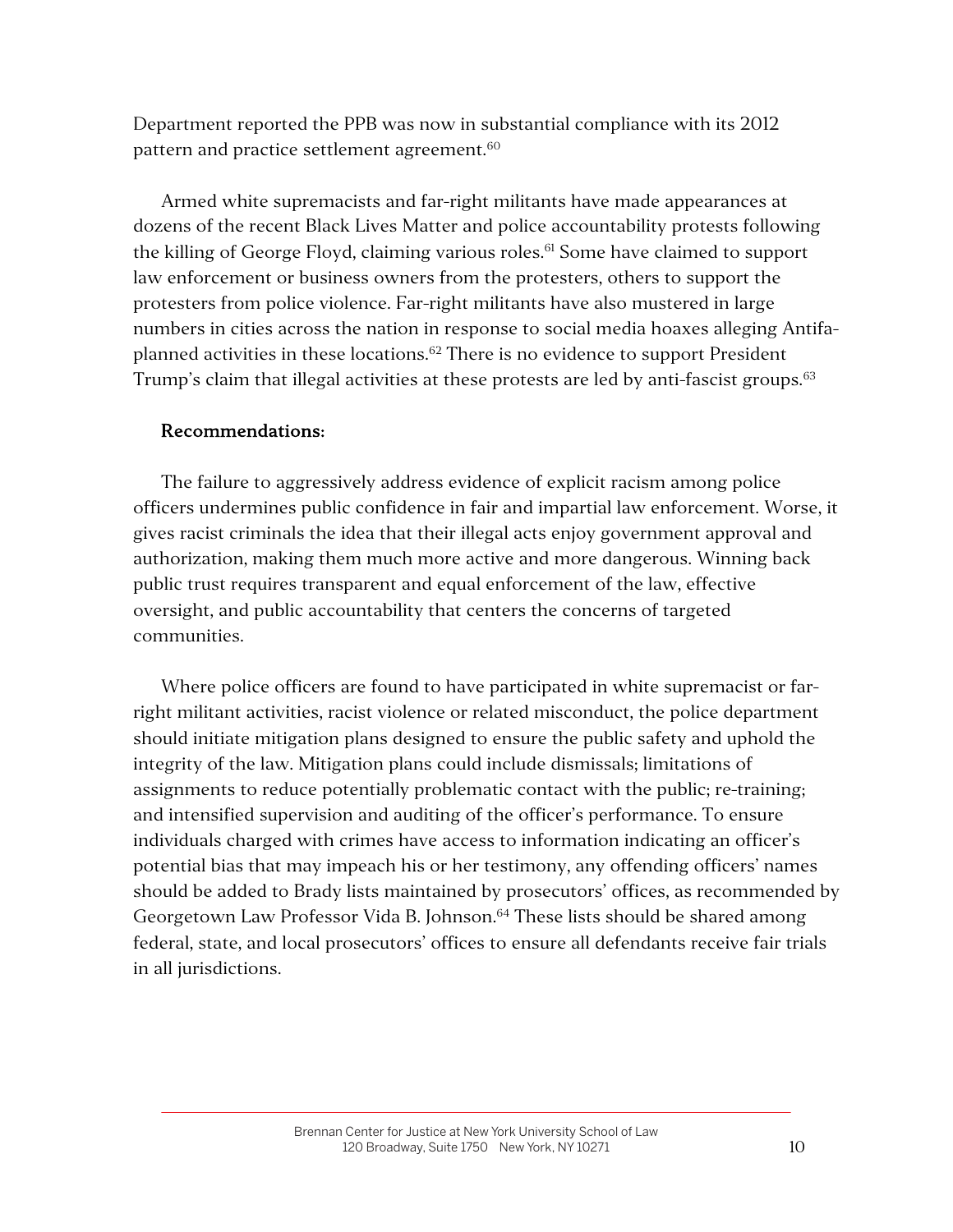The most effective way for law enforcement agencies to restore public trust and ensure racism does not influence law enforcement actions, is to prevent individuals who are members of white supremacist groups or have a history of explicitly racist conduct from becoming law enforcement officers in the first place, or remaining law enforcement officers once bias is demonstrated.

All law enforcement agencies should:

- Establish clear policies regarding participation in white supremacist organizations and other far-right militant groups, and overt and explicit expressions of racism, particularly regarding the wearing of tattoos, patches, insignia and postings on social media. These policies should be properly vetted by legal counsel to ensure compliance with constitutional rights, state and local laws, and collective bargaining agreements, and clearly explained to staff.
- Hire a diverse workforce to more accurately reflect the demographic makeup of the communities the agency serves.
- Establish mitigation plans when biased police officers are detected. Mitigation plans could include referrals to internal affairs, local prosecutors, or the U.S. Justice Department for investigation and prosecution; termination or other disciplinary action; limitations of assignments to reduce potentially problematic contact with the public; retraining; and intensified supervision and auditing.
- Where existing evidence suggests a police officer has engaged in racist behavior this information should be made available to prosecutors and defendants via Brady lists or similar reporting mechanisms.
- Encourage whistleblowing and protect whistleblowers.

<sup>&</sup>lt;sup>1</sup> FEDERAL BUREAU OF INVESTIGATION, COUNTERTERRORISM POLICY DIRECTIVE AND POLICY GUIDE, 89, (revised 11/18/2015), available at: https://assets.documentcloud.org/documents/3423189/CT-Excerpt.pdf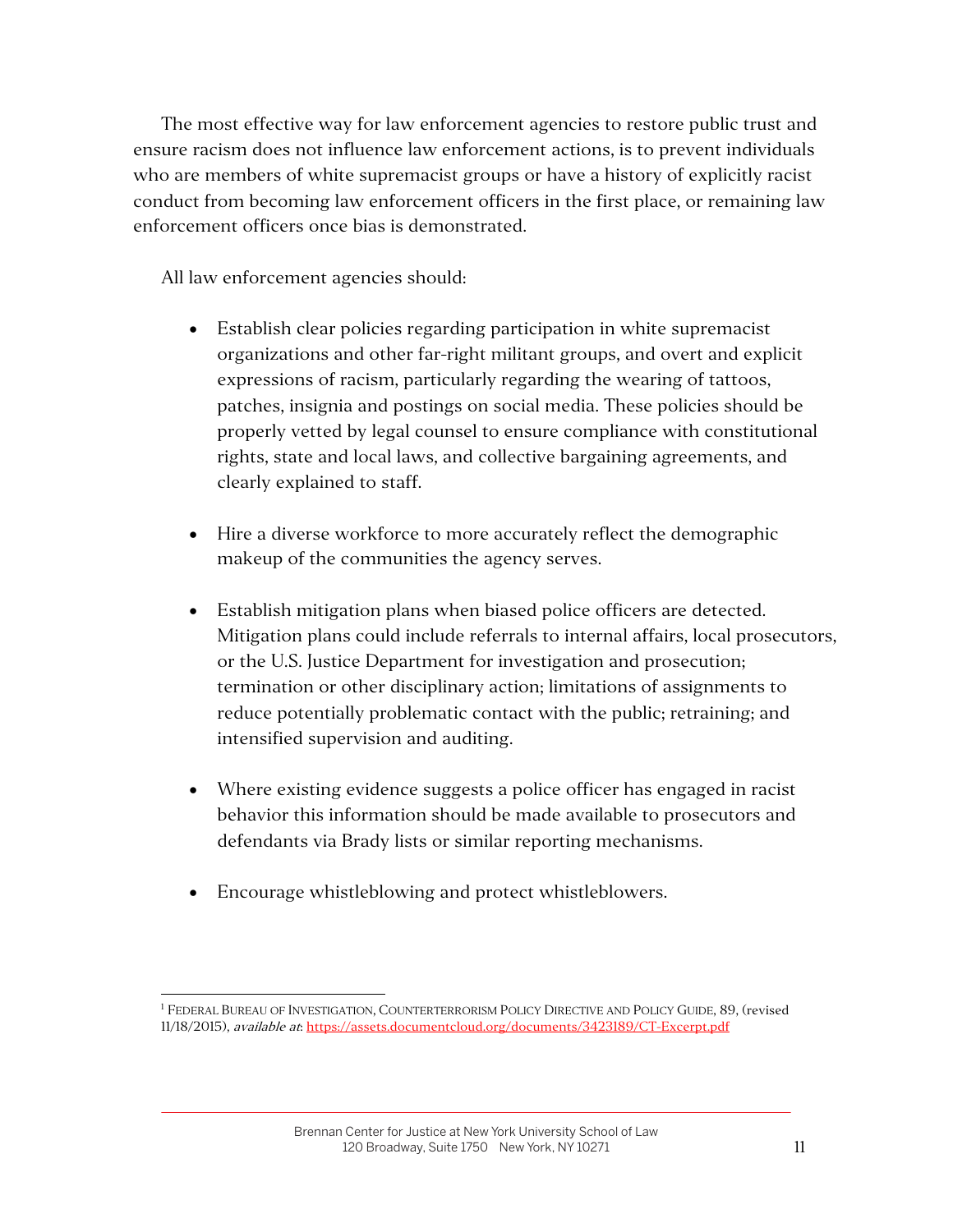<sup>2</sup> FEDERAL BUREAU OF INVESTIGATION INTELLIGENCE ASSESSMENT, WHITE SUPREMACIST INFILTRATION OF LAW ENFORCEMENT, 4, (Oct. 17, 2006) available at: http://s3.documentcloud.org/documents/402521/doc-26-whitesupremacist-infiltration.pdf.

<sup>3</sup> Becky Bratu, Two Alabama Police Officers Put on Leave for Ties to 'Hate Group', NBC NEWS, Jun. 17, 2015, https://www.nbcnews.com/news/crime-courts/two-alabama-officers-put-leave-alleged-ties-hate-group-n377421.

<sup>4</sup> Michael Winter, KKK Membership Sinks Two Florida Cops, USA TODAY, Jul. 14, 2014, https://www.usatoday.com/story/news/nation/2014/07/14/florid-police-kkk/12645555/.

<sup>5</sup> Texas Officers Fired for Membership in KKK, ABC NEWS, Jan. 7, 2006, https://abcnews.go.com/US/story?id=93046&page=1.

<sup>6</sup> Andy Campbell, KKK Cop Fired After Nazi Salute Photo Surfaces, Sept. 3, 2015, https://www.huffpost.com/entry/kkk-cop-fired-nazi-salute\_n\_55e885d9e4b0c818f61b24c2.

<sup>7</sup> Julia Jones and Paul P. Murphy, 2 Virginia Police Officers Fired for Alleged Ties to White Supremacist Groups, CNN, Apr. 20, 2019, https://www.cnn.com/2019/04/20/us/virginia-officers-white-supremacy/index.html?nost=1555938127.

<sup>8</sup> Phil Helsel, *Three Fired Over Nazi Salute Photo With West Virginia Corrections Employees*, NBC NEWS, Dec. 6, 2019, https://www.nbcnews.com/news/us-news/three-fired-over-nazi-salute-photo-west-virginia-correctionsemployees-n1097566.

<sup>9</sup> Nebraska: Klansman's Firing Upheld, ASSOCIATED PRESS, Feb. 27, 2009, available at: https://www.nytimes.com/2009/02/28/us/28brfs-KLANSMANSFIR\_BRF.html.

 $^{10}$  Mariel Padilla, *Michigan Police Officer Terminated After K.K.K. Application Was Found in His Home*, NY TIMES, Sept. 13, 2019, updated Jun. 1, 2020, https://www.nytimes.com/2019/09/13/us/officer-charles-anderson-ku-kluxklan.html.

<sup>11</sup> Nick Budnick, *The Cop Who Liked Nazis: Portland Police Officer Gets New Scrutiny*, WILLAMETTE WEEK, Feb. 10, 2004, https://www.wweek.com/portland/article-2933-the-cop-who-liked-nazis.html.

 $12$  Paighten Harkins, *Interim Colbert Police Chief to Resign Amid Report of Connection to neo-Nazi Websites*, TULSA WORLD, Aug. 27, 2017, https://www.tulsaworld.com/homepagelatest/interim-colbert-police-chief-to-resignamid-report-of-connection/article\_98d1bd9e-9ad8-553e-84cd-8d63d360e0c8.html.

<sup>13</sup> Katie Shepherd, Clark County Sheriff Deputy Fired After Wearing a Proud Boy Sweatshirt, WILLAMETTE WEEK, July 20, 2018, https://www.wweek.com/news/courts/2018/07/20/clark-county-sheriff-deputy-fired-afterwearing-a-proud-boys-sweatshirt/.

<sup>14</sup> Michael Kunzelman, Connecticut police officer: I quit Proud Boys Over Fears of 'Far-left'Attacks, ASSOCIATED PRESS, Nov. 13, 2019, https://www.courant.com/news/connecticut/hc-news-connecticut-proud-boys-policeofficer-20191113-73r6pb7zv5halbwja7le5jvjwu-story.html.

<sup>15</sup> George Joseph, Raven Rakia, and Ethan Corey, *Claims of Racism and Brutality Dog Los Angeles County Sheriff* 'Deputy Gangs', THE APPEAL, Sept, 28, 2018, https://theappeal.org/claims-of-racism-brutality-dog-los-angelescounty-sheriff-deputy-gangs/; Richard Winton, O.C. Deputy Under Investigation After Wearing Extremist Paramilitary Patch at George Floyd Protest, LA TIMES, Jun. 3, 2020,

https://www.latimes.com/california/story/2020-06-03/orange-county-deputy-three-percenters-patch-georgefloyd-protest.

<sup>16</sup> CPD Investigating After Officer Wore Extremist Militia Logo To Downtown Protest Saturday, CBS CHICAGO, Jun. 9, 2020, *available at*: https://www.msn.com/en-us/news/us/cpd-investigating-after-officer-wore-extremistmilitia-logo-to-downtown-protest-saturday/ar-BB15dByT.

<sup>17</sup> https://www.theguardian.com/commentisfree/2019/aug/21/police-white-nationalists-racist-violence.

<sup>18</sup> FEDERAL BUREAU OF INVESTIGATION AND U.S. DEPARTMENT OF HOMELAND SECURITY, JOINT INTELLIGENCE BULLETIN, "WHITE SUPREMACIST EXTREMISM POSES PERSISTENT THREAT OF LETHAL VIOLENCE," 4, May 10, 2017, available at: https://www.documentcloud.org/documents/3924852-White-Supremacist-Extremism-JIB.html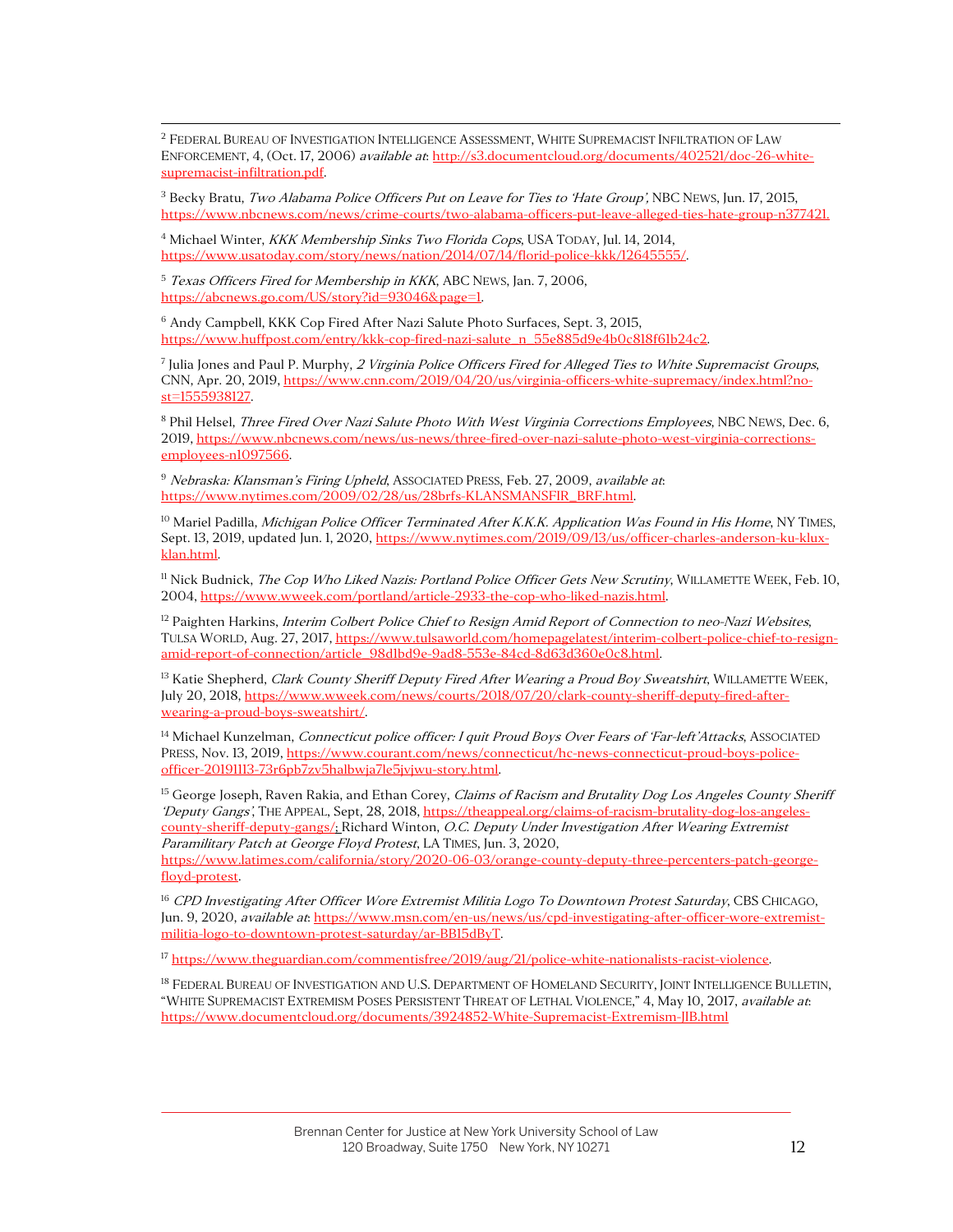<sup>19</sup> Weiyi Cai, Troy Griggs, Jason Kao, Juliette Love and Joe Ward, White Extremist Ideology Drives Many Deadly Shootings, NY TIMES, Aug. 4, 2019, https://www.nytimes.com/interactive/2019/08/04/us/white-extremist-activeshooter.html; Walter Griffin, *Report: Dirty Bomb Parts Found in Slain Man's Home*, BANGOR DAILY NEWS, Feb. 10, 2009, https://bangordailynews.com/2009/02/10/politics/report-dirty-bomb-parts-found-in-slain-mans-home/; and Tim Elfrink, Neo-Nazi National Guardsman Busted in Florida Keys had 'Radioactive Material,' Bombs, MIAMI NEW TIMES, May 23, 2017, https://www.miaminewtimes.com/news/brandon-russell-neo-nazi-florida-nationalguardsman-had-radioactive-material-bombs-9366836.

<sup>20</sup> Jay Barmann, Santa Cruz Shooter Charged Along With 'Boogaloo Movement' Accomplice in Oakland Shooting of Federal Officers, SFIST.COM, June 16, 2020, https://sfist.com/2020/06/16/santa-cruz-cop-killer-charged-alongwith-boogaloo/.

<sup>21</sup> Joseph Guzman, *California Police Stop Black Drivers at Higher Rates*, THE HILL, Jan. 3, 2020, https://thehill.com/changing-america/respect/equality/476685-california-police-stop-black-drivers-at-higherrates.

<sup>22</sup> Brad Heath, Racial Gap in U.S. Arrest Rates: 'Staggering Disparity', USA TODAY, Nov. 18, 2014, https://www.usatoday.com/story/news/nation/2014/11/18/ferguson-black-arrest-rates/19043207/.

<sup>23</sup> German Lopez and Javier Zarracina, Study: Black People are 7 Times More Likely Than White People to be Wrongly Convicted of Murder, VOX.COM, Mar. 7, 2017, https://www.vox.com/policy-andpolitics/2017/3/7/14834454/exoneration-innocence-prison-racism.

<sup>24</sup> German Lopez, *There are Huge Racial Disparities in How US Police Use Force*, VOX.COM, Aug. 13, 2018, updated Nov. 14, 2018, https://www.vox.com/identities/2016/8/13/17938186/police-shootings-killings-racism-racialdisparities.

<sup>25</sup> Timothy Williams, *Black People Are Charged at a Higher Rate Than Whites. What if Prosecutors Didn't Know* Their Race?, NY TIMES, Jun. 12, 2019, https://www.nytimes.com/2019/06/12/us/prosecutor-race-blindcharging.html.

<sup>26</sup> Christopher Ingraham, *Black Men Sentenced to More Time for Committing the Exact Same Crime as a White* Person, Study Finds, WASHINGTON POST, Nov. 16, 2017,

https://www.washingtonpost.com/news/wonk/wp/2017/11/16/black-men-sentenced-to-more-time-forcommitting-the-exact-same-crime-as-a-white-person-study-finds/.

<sup>27</sup> Radly Balko, *There's Overwhelming Evidence that the Criminal Justice System is Racist. Here's the Proof*, WASHINGTON POST, Jun. 10, 2020, https://www.washingtonpost.com/news/opinions/wp/2018/09/18/theresoverwhelming-evidence-that-the-criminal-justice-system-is-racist-heres-the-proof/.

<sup>28</sup> Gary Potter, *The History of Policing in the United States: Part 1*, EASTERN KENTUCKY UNIVERSITY POLICE STUDIES ONLINE, https://plsonline.eku.edu/insidelook/history-policing-united-states-part-1.

<sup>29</sup> Irene Hsu, *Echoes of Chinese Exclusion*, THE NEW REPUBLIC, Jun. 28, 2018, https://newrepublic.com/article/149437/echoes-chinese-exclusion.

<sup>30</sup> See, Linda Gordon, *The Second Coming of the KKK*, LIVERIGHT, (2017); Mark Paul Richard, Not a Catholic Nation: The Ku Klux Klan Confronts New England in the 1920s, UNIVERSITY OF MASSACHUSETTS PRESS, (2015).

<sup>31</sup> James W. Loewen, *Sundown Towns: A Hidden Dimension of American Racism*, THE NEW PRESS, (2005, 2018).

<sup>32</sup> James Loewen, Was Your Town a Sundown Town?, UU WORLD, Feb. 18, 2008, https://www.uuworld.org/articles/was-your-town-sundown-town.

<sup>33</sup> Mike Maciag, *Where Police Don't Mirror Communities and Why It Matters*, GOVERNING, Aug. 28, 2015, https://www.governing.com/topics/public-justice-safety/gov-police-department-diversity.html; Carli Brosseau, Oregon Police Far Less Diverse Than the Communities They Serve, Data Show, THE OREGONIAN/OREGON LIVE, Apr. 15, 2016, https://www.oregonlive.com/gresham/2016/04/minority\_police\_officers\_are\_s.html.

<sup>34</sup> See, Pickering v. Board of Ed. of Township High School Dist. 205, Will Cty., 391 U.S. 563 (1968); Garcetti v. Ceballos, 547 U.S. 410, 417, (2006); See for example, Doggrell v. City of Anniston, 277 F. Supp. 3d 1239, U.S. Dist. Ct., N.D. Ala. (2017), available at: https://archive.org/details/gov.uscourts.alnd.157982; and, (State v. Henderson, 277 Neb. 240, 762 N.W.2d 1 (2009), cert. denied, 129 S. Ct. 2841 (2009), available at: https://caselaw.findlaw.com/ne-supreme-court/1479842.html;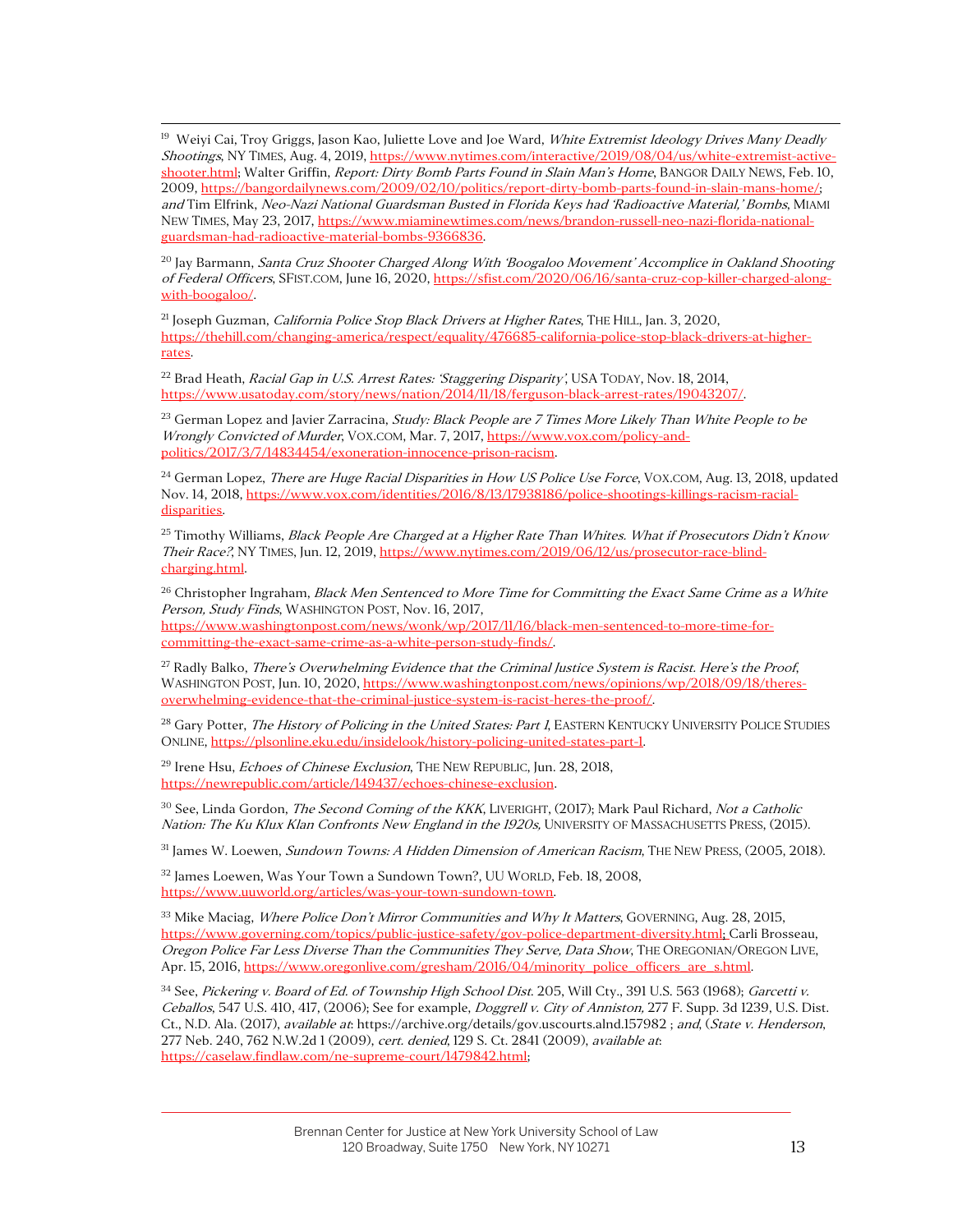<sup>35</sup> See, Garcetti v. Ceballos, 547 U.S. 410, 417, (2006); Oladeinde v. City of Birmingham, 230 F.3d 1275, 1293 (11th Cir. 2000). See also, Robin D. Barnes, Blue by Day and White by (K)night: Regulating the Political Affiliations of Law Enforcement and Military Personnel, IOWA LAW REVIEW (May 1996): p. 1079, at 1085.

<sup>36</sup> Vida B. Johnson, *KKK in the PD: White Supremacists in Law Enforcement and What to Do About It*, LEWIS AND CLARK LAW REVIEW, 205, 211 (2019).

<sup>37</sup> See, e.g., DKelsen, 7 Charged in Anaheim KKK Melee—But Stabby Klansman Not One of Them, O.C. WEEKLY (July 1, 2016), https://www.ocweekly.com/7-charged-in-anaheim-kkk-melee-but-stabby-klanner-not-one-of-them-7305812/; Sam Levin, How a California Officer Protected Neo-Nazis and Targeted Their Victims, THE GUARDIAN (Jan 25, 2019), https://www.theguardian.com/us-news/2019/jan/25/california-police-neo-nazis-antifa-protest; Frank John Tristan, Huntington Beach Pro-Trump March Turns into Attack on Anti-Trump Protestors, OC WEEKLY (Mar. 26, 2017), https://www.ocweekly.com/huntington-beach-pro-trump-march-turns-into-attack-onanti-trump-protesters-press-7991623/; Frances Robles, As White Nationalist in Charlottesville Fired, Police 'Never Moved,'N.Y. TIMES (Aug. 25, 2017), https://www.nytimes.com/2017/08/25/us/charlottesville-protest-police.html; Arun Gupta, Riotlandia: Why Portland has Become the Epicenter of Far-Right Violence, THE INTERCEPT, (Aug. 26, 2019), https://theintercept.com/2019/08/16/portland-far-right-rally/.

38 Edward R. Maguire, New Directions in Protest Policing, SAINT LOUIS UNIVERSITY PUBLIC LAW REVIEW, 67, 77, (2015), https://cvpcs.asu.edu/sites/default/files/content/products/NewDirectionsInProtestPolicing.pdf.

<sup>39</sup> Edward R. Maguire, *New Directions in Protest Policing*, SAINT LOUIS UNIVERSITY PUBLIC LAW REVIEW, 67, 75, (2015), https://cvpcs.asu.edu/sites/default/files/content/products/NewDirectionsInProtestPolicing.pdf.

 $^{40}$  It is important to note that white supremacist and far-right militant groups, as well as the groups and movements opposing them have virtually no barrier to entry. Anyone could put on a Hawaiian shirt, write a manifesto, and act violently at a protest and the ideas expressed and the action taken would automatically redefine the parameters of the "Boogaloo" movement. Likewise, anyone donning a black hoodie and attacking a Nazi or a police officer automatically becomes an example of "anarchist" or "Antifa" violence. The various groups in these movements often change their names, and modify their public positions to avoid stigma associated with unpopular ideas or to distance themselves from the illegal actions of previous associates. Violent public demonstrations also attract opportunists, who may exploit the unrest to further political objectives or purely criminal interests that are antithetical to the goals of the protest or the interests of counter-protesters. Properly attributing acts of violence to any group or movement can be difficult.

<sup>41</sup> Chip Berlet and Stanislav Vysotsky, Overview of U.S. White Supremacist Groups, JOURNAL OF POLITICAL AND MILITARY SOCIOLOGY, 11, 22, (2006), available at:

https://www.researchgate.net/publication/287008298\_Overview\_of\_US\_White\_Supremacist\_groups.

 $42$  Stanislav Vysotsky, *The Influence of Threat on the Tactical Choices of Militant Antifascists*, INTERFACE, 263, (Nov. 2013), available at:

https://www.uww.edu/Documents/colleges/cls/Departments/Sociology/Vysotsky\_Nov13.pdf.

<sup>43</sup> Francesca Monga, *Tale of the Tape: Protesters Use Videocameras to Track Overly Aggressive Cops*, WILLAMETTE WEEK, Apr. 1, 2003, https://www.wweek.com/portland/article-1904-tales-of-the-tape.html; and Nick Budnick, *The Badge and the Swastika: Lawyer Attacks Cop's Interest in Nazi History*, WILLAMETTE WEEK, Sept. 30, 2003, updated Jan. 24, 2017, https://www.wweek.com/portland/article-2506-the-badge-and-the-swastika.html.

<sup>44</sup> Nick Budnick, *The Badge and the Swastika: Lawyer Attacks Cop's Interest in Nazi History*, WILLAMETTE WEEK, Sept. 30, 2003, updated Jan. 24, 2017, https://www.wweek.com/portland/article-2506-the-badge-and-theswastika.html.

<sup>45</sup> Francesca Monga, *Tale of the Tape: Protesters Use Videocameras to Track Overly Aggressive Cops*, WILLAMETTE WEEK, Apr. 1, 2003, https://www.wweek.com/portland/article-1904-tales-of-the-tape.html

<sup>46</sup> James Pitkin, The Ice Man Weepeth: Portland Cop Denies a New Video's Accusations of Nazism, WILLAMETTE WEEK, Oct. 13, 2009, https://www.wweek.com/portland/article-11156-the-ice-man-weepeth.html

<sup>47</sup> Maxine Bernstein, *Portland Police Chief Suspends Capt. for Erecting a Shrine on Rocky Butte to Five Nazi* Soldiers, THE OREGONIAN, Nov. 17, 2010, updated Jan. 10, 2019, https://www.oregonlive.com/portland/2010/11/portland\_police\_chief\_suspends\_1.html.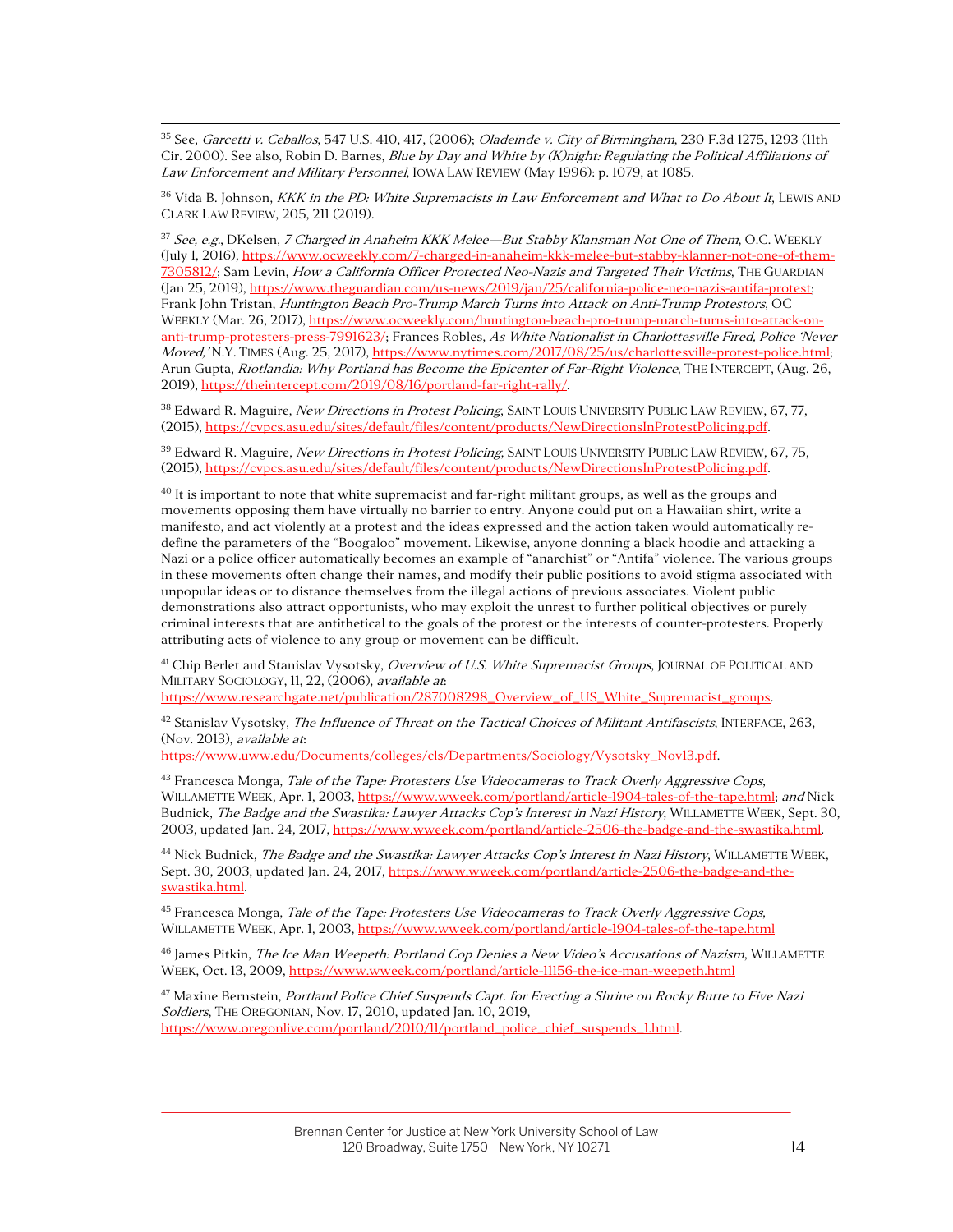<sup>48</sup> Maxine Bernstein, Portland Police Capt.'s Past Discipline to be Erased -- Including for Tribute to Nazi-era Soldiers -- Under City Settlement, THE OREGONIAN, Jul. 16, 2014, updated Jan 10, 2019, https://www.oregonlive.com/portland/2014/07/portland\_police\_capt\_mark\_krug.html.

<sup>49</sup> Maxine Bernstein, '*Kettling' of Counterprotesters Last June Not Legally Justified, Review Says*, The Oregonian, May 31, 2018, updated Jan. 30, 2019,

https://www.oregonlive.com/portland/2018/05/portland\_police\_oversight\_repo.html; and Jason Wilson, Portland Far-Right Rally: Police Charge Counterprotesters With Batons Drawn, THE GUARDIAN, Aug. 5 2018, https://www.theguardian.com/us-news/2018/aug/04/patriot-prayer-to-carry-guns-at-portland-rally-as-fears-ofviolence-rise; and Christopher Mathias and Andy Campbell, Violent Proto-Fascists Came to Portland. The Police Went After the Antifascists, HUFFINGTON POST, Aug. 5, 2018, https://www.huffpost.com/entry/portland-patriotprayer-proud-boys-police-antifascists\_n\_5b668b7de4b0de86f4a22faf.

<sup>50</sup> Arun Gupta, Playing Cops: Militia Member Aids Police in Arresting Protester at Alt-Right Rally, THE INTERCEPT, Jun. 8, 2017, https://theintercept.com/2017/06/08/portland-alt-right-milita-police-dhs-arrest-protester/.

<sup>51</sup> Katie Shepherd, Portland Police Saw Right-Wing Protesters as 'Much More Mainstream' Than Leftist Ones, WILLAMETTE WEEK, Jun. 27, 2018, https://www.wweek.com/news/courts/2018/06/27/portland-police-saw-rightwing-protesters-as-much-more-mainstream-than-leftist-ones/.

<sup>52</sup> Katie Shepherd, *Texts Between Portland Police and Patriot Prayer Ringleader Joey Gibson Show Warm* Exchange, WILLAMETTE WEEK, Feb. 14, 2019, https://www.wweek.com/news/courts/2019/02/14/texts-betweenportland-police-and-patriot-prayer-ringleader-joey-gibson-show-warm-exchange/.

<sup>53</sup> Maxine Bernstein, *Portland Cop's Chatty Texts to Patriot Prayer Spur Outrage but are Standard Police Strategy,* Experts Say, THE OREGONIAN, Feb. 16, 2019, https://www.oregonlive.com/crime/2019/02/police-experts-weigh-inon-portland-lieutenants-controversial-text-messages-with-patriot-prayer-leader.html

54 Sam Levin, California Police Worked With neo-Nazis to Pursue 'Anti-racist' Activists, Documents Show, THE GUARDIAN, Feb. 9, 2018, https://www.theguardian.com/world/2018/feb/09/california-police-white-supremacistscounter-protest; Sam Levin, Stabbed at a neo-Nazi Rally, Called a Criminal: How Police Targeted a Black Activist, THE GUARDIAN, May 25, 2018, https://www.theguardian.com/world/2018/may/25/neo-nazi-rally-californiastabbing-police-target-black-activist; Sam Levin, How a California Police Officer Protected neo-Nazis and Targeted Their Victims, THE GUARDIAN, Jan. 25, 2019, https://www.theguardian.com/usnews/2019/jan/25/california-police-neo-nazis-antifa-protest.

<sup>55</sup> DKelsin, *7 Charged in Anaheim KKK Melee, But Not Stabby Klanner Not One of Them*, OC WEEKLY, July 1, 2016, https://www.ocweekly.com/7-charged-in-anaheim-kkk-melee-but-stabby-klanner-not-one-of-them-7305812/.

<sup>56</sup> Frank John Tristan, Rise Above Unmasked: A Former Weekly Intern Recalls How His Surf City Assault Became an FBI Criminal Probe Into an Alt-Right Group, OC WEEKLY, Nov. 8, 2018, https://www.ocweekly.com/rise-aboveunmasked-a-former-weekly-intern-recalls-how-his-surf-city-assault-became-an-fbi-criminal-probe-into-an-altright-group/; R. Scott Moxley, *DA Whitewashed neo-Nazi Assault in Assault Trial From 2017 Trump MAGA Rally*, OC WEEKLY, Aug. 21, 2019, https://www.ocweekly.com/white-supremacist-antifa-trump/#.XV4Die-38AR.twitter

57 A.C. Thompson, Federal Judge Dismisses Charges Against 3 White Supremacists, PBS FRONTLINE, Jun. 4, 2019, https://www.pbs.org/wgbh/frontline/article/federal-judge-dismisses-charges-against-3-white-supremacists/.

<sup>58</sup> Rachel Kurzius, D.C. Police Can't Determine Whether Officers Who Fist Bumped Proud Boy On July 4 Violated Policy, DCIST, Feb. 7, 2020, https://dcist.com/story/20/02/07/officers-who-fist-bumped-proud-boy-on-july-4didnt-violate-policy-d-c-police-determine/.

59 Conrad Wilson, Portland Hires National Group To Investigate How Police Handle Protests, OREGON PUBLIC BROADCASTING, May 15, 2019, https://www.opb.org/news/article/portland-national-police-foundationinvestigation-protests/.

 $60$  Maxine Berstein, Justice Department Finds Portland Police in 'Substantial Compliance' with Required Reforms, THE OREGONIAN, Jan. 24, 2020, https://www.oregonlive.com/crime/2020/01/justice-department-finds-portlandpolice-in-substantial-compliance-with-required-reforms.html.